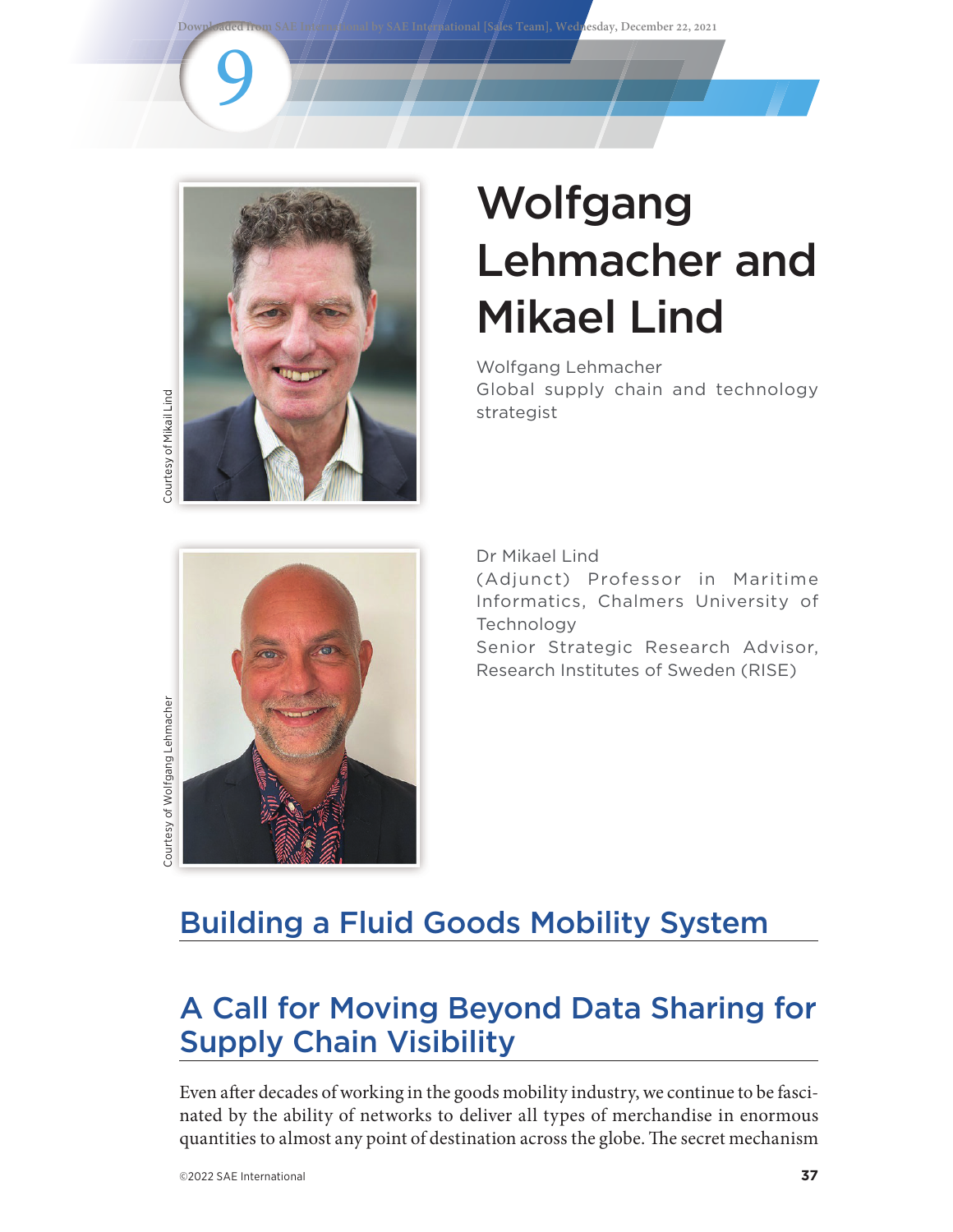enabling this outcome is the self-organizing nature of the multi-stakeholder goods mobility ecosystem composed of autonomous players operating along the chains across different cultural environments and various legal jurisdictions. Ensuring this high level of delivery performance in the future requires that the mobility industry reengineer its practices and digitize its processes as a collective effort with contributions from all stakeholders involved.

The goods mobility sector is characterized by players that act in strong co-opetition, competing in some aspects of the business while at the same time collaborating in other areas. The broad landscape and the dynamics of this situation are more efficiently managed with architectures and applications that provide visibility based on data sharing across the global, regional, and local networks. Establishing this level of visibility has become an increasing aim in the industry over recent years. However, visibility is not an end in itself but needs to result in network-wide synchronization and integration to unleash productivity reserves inherent in the resources and infrastructures deployed. Applying principles of the appointment economy in form of slot management will help to make the best use of a digitized goods mobility system and ensure the fluidity of the system.

The willingness, however, to invest in knowledge, capabilities, and processes supporting this vision has traditionally been limited. Much of the previous improvements have produced suboptimal results by taking only smaller steps rather than bigger leaps that challenge existing patterns of behavior and traditional business models. The verdict is out whether current pressures to innovate, exerted by customers and regulation to mitigate climate change and other risks, will bring broader change across mobility networks through increased investments in talent, digitization, synchronization, and integration. The high freight rates and positive financial results, particularly in the maritime industry, should help to finance some of these investments into the future.

We have been engaged in the goods mobility sector with the goal of making a difference by supporting the efforts of the goods mobility industry towards a connected synchronized and integrated goods mobility ecosystem. Wolfgang, with a strong emphasis on supply chain and logistics innovation, and Mikael with a focus on intermodal supply chain digitization. During the last ten years, Mikael has been deeply engaged in the maritime sector, becoming accredited as the first (adjunct) professor in Maritime Informatics as a collaborative endeavor between the Research Institutes of Sweden (RISE) and Chalmers University of Technology—a collaborative initiative contributing to awareness and knowledge building. Wolfgang has leveraged his substantial experience acquired through working on a global scale as Director for Supply Chain and Transport Industries at the World Economic Forum, as Global Logistics Lead at the strategy firm Corporate Value Associates (CVA), and as President and CEO at GeoPost Intercontinental to drive and pursue strategic investments and partnerships to upgrade capabilities. Mikael is the co-founder of Port Collaborative Decision Making (PortCDM), a concept inspired by Airport CDM (A-CDM) now gaining interest for other types of (multimodal) transport nodes as well. He has also been one of the initiators and leaders for the emerging discourse on Maritime Informatics (www.maritimeinformatics.org) empowering practitioners and academics at a global level to join forces on digitalization with the aim to achieve enhanced coordination and synchronization in maritime operations. Wolfgang is deeply involved in improving efficiency, performance, and the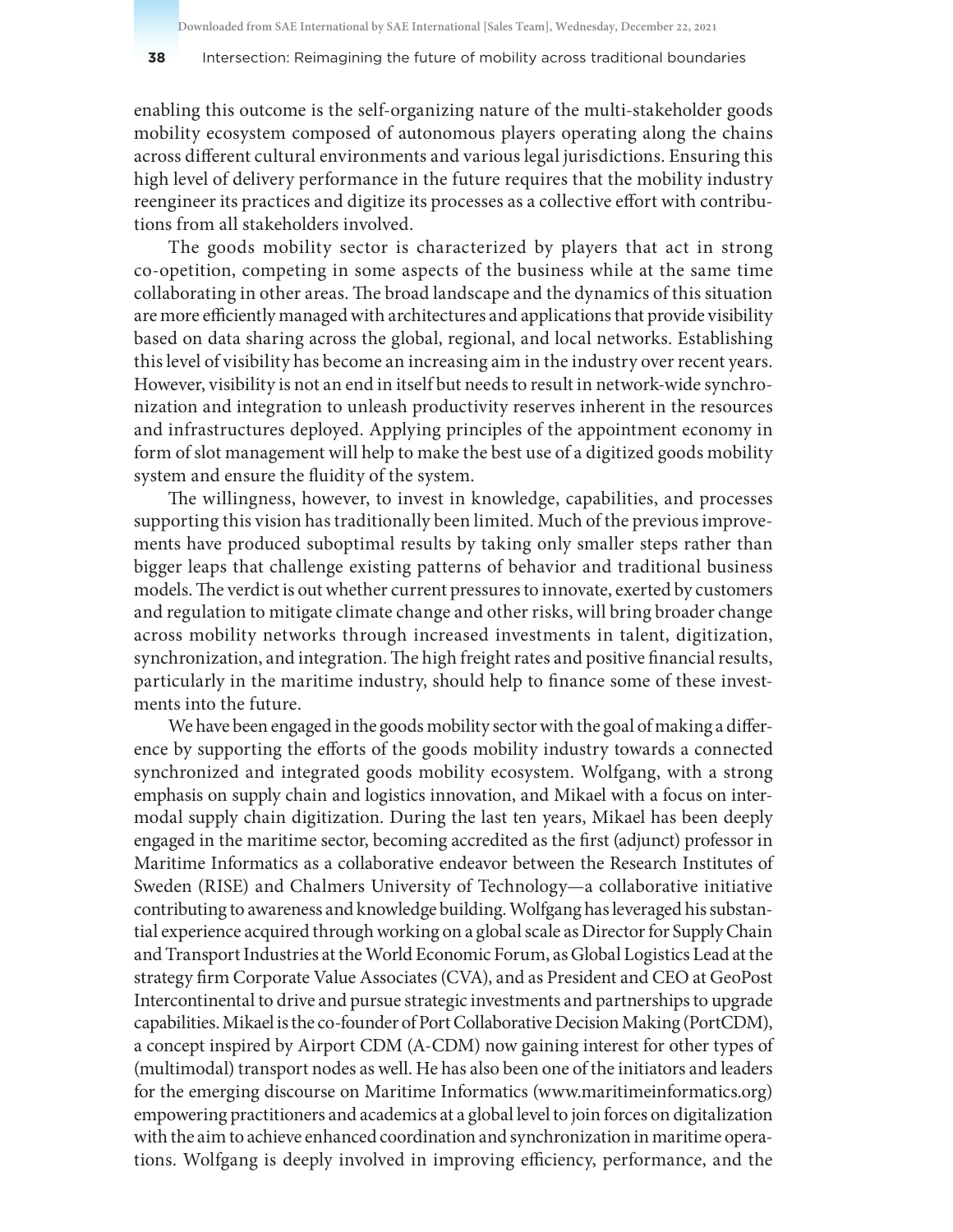sustainability of goods mobility systems at the crossroads of innovation and operation, instilling change in large corporates while supporting asset owners and innovators to transform the industry towards digitized practices and models.

Some time ago, we joined forces to explore and drive an industry agenda that puts emphasis on how digitalization can empower stakeholders and improve operational performance through situational awareness and supply chain visibility as the foundation for better decision-making and automation. Our joint work is focusing on multimodal goods mobility actors operating across primarily maritime supply chains, organized end to end from shippers to receivers by beneficial cargo owners, carriers, and logistics service providers. Our shared aim is to augment capabilities and performance across networks through increased synchronization and integration to improve asset and infrastructure productivity. In the process, we have discovered that there is a lot to learn from studying practices applied within and across different nodes and modes on supply chain optimization across different regions and cultures.

Informed by the pandemic-induced disruptions and the resulting volatility and uncertainty across the global economy amplified by shifting consumption and trade patterns, we formed the opinion that many supply chain networks have reached their limits. This is particularly evident in the maritime industry, evidenced by the port congestions that have regularly occurred in different geographical regions. They cause ripple effects across local, regional, and global supply chains, resulting in delays at the point of destination and the various stages along the chains. The aggregated disruptions have not only caused major imbalances in equipment and a spike in container freight rates, but they also significantly reduced predictability and, consequently, the ability of the various actors to plan their supply and inventory and ensure that sufficient capacity is available.

The recent regular congestions that have emerged at Long Beach and Oakland are causing up to three weeks of ships waiting outside the ports with unnecessary utilization of the earth's resourcses.<sup>1</sup> The congestions also amplify the lack of truck drivers in many parts of the world. The supply chain system cannot afford to have trucks and trains waiting at different sites close to ports but also at strategic inland gateways, like Chicago, for ships to finally make their port visits. Beneficial cargo owners struggle to plan for such a situation. In the meantime, the disruptions ripple across the world. The current relief at Long Beach and Oakland is not the result of improvements of operations but another disruption caused by the pandemic-driven governmental measures that struck some ports in the south of China, which forced them to operate at significantly reduced capacity utilization and performance levels.

An unrelated unfortunate incident that disrupted the supply chain ecosystem was the Suez Canal blockage caused by the container ship Ever Given end of March 2021.<sup>2</sup> Globally operating cargo owners reported that they had limited visibility of their goods en route and the time of arrival at the different destinations post blockage. This incident

<sup>1</sup> Lind M., Lehmacher W., Hoffmann J., Jensen L., Notteboom T., Rydbergh T., Sand P., Haraldson S., White R., Becha H., Berglund P. (2021) Improving a congested maritime supply chain with time slot management for port calls, The Maritime Executive, June 29, 2021 (https://www.maritime-executive.com/editorials/how-time-slot-management-could-help-resolve-port-congestion)

<sup>2</sup> Lind M., Lehmacher W., Jensen L., Rydbergh T., Becha H., Rodriguez L. (2021) The Suez Canal puzzle– pulling the pieces together, The Maritime Executive, March 31, 2021 (https://www.maritime-executive. com/editorials/the-suez-canal-puzzle-pulling-the-pieces-together)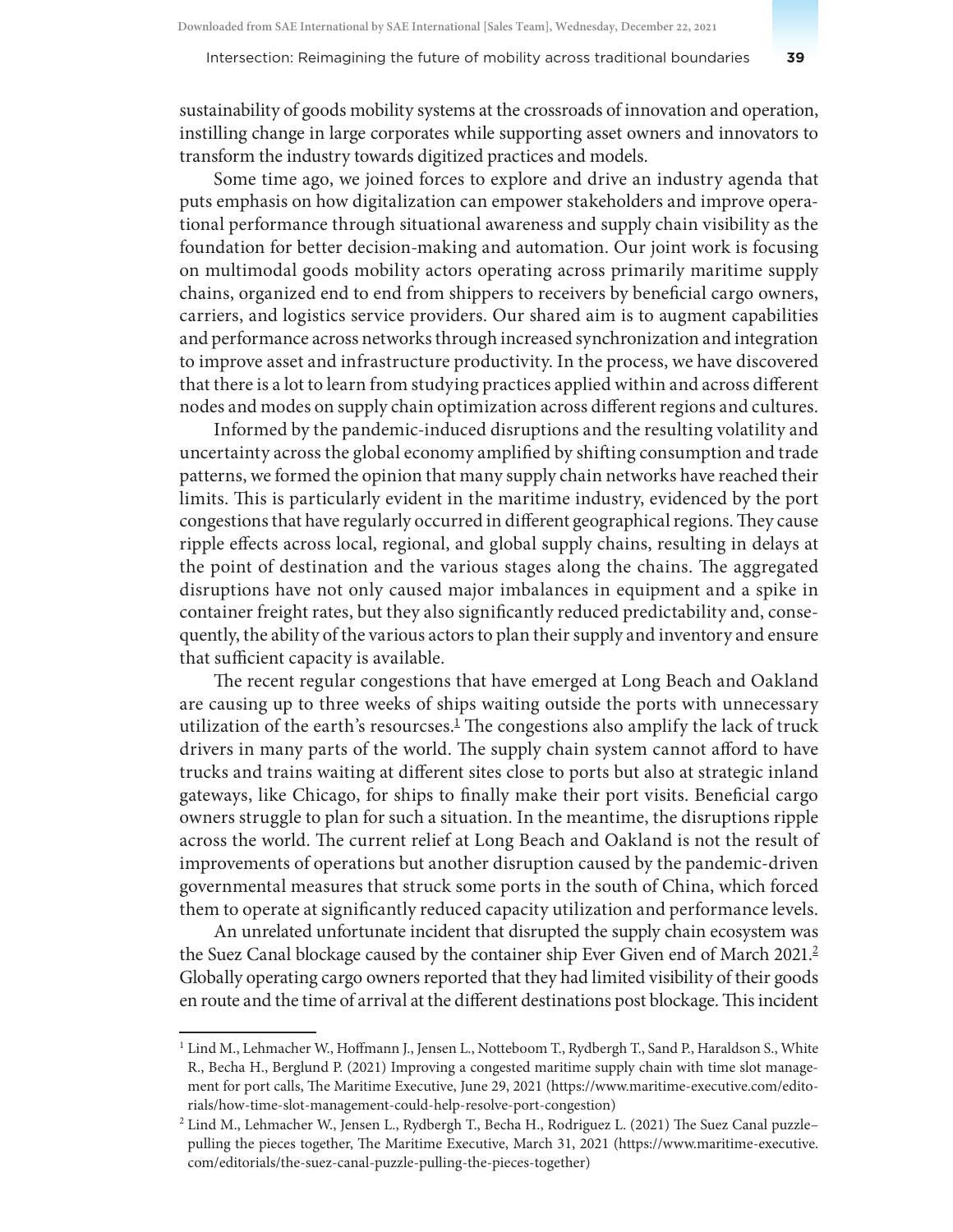### **40** Intersection: Reimagining the future of mobility across traditional boundaries

did not only create bottlenecks in ocean transport but also in air cargo between Asia and the United States of America and Europe and even train moves between Europe and Asia.

Today the parties involved, in particular, the cargo owners have limited options to intervene and hardly any chance to prioritize their cargo during such events. Many transport operations, for example, within the maritime sector, which carries more than 90 percent of global trade, are based on the principle of first come, first served. This means that operations are coordinated based on the physical presence rather than on the means of the digital economy, such as the principle of the appointment economy where activities are arranged in planned slots. This, together with limited supply chain visibility, means that the recipients lack sufficient situational awareness about the progress of the movement of shipments, leaving them unable to estimate and influence the time of the arrival of the goods. This also results in severe challenges in planning for succeeding operations, specifically, and the future level of required supply, in general.

Two changes in operating would make a big difference. First, extensive data sharing along the supply chain providing accurate localization information and visibility, improving forecast accuracy to enable the synchronization of the operations of the different carriers such as trucks, trains, barges, and ships carrying the goods. Second, the interoperable integration of systems empowered by digital data-sharing platforms that are home to powerful analytics, allowing to make sense out of the increasing amount of operational and ecosystem data to improve decision-making and automation in the longer run. $3$ 

The tide may have turned. We now observe that more and more physical objects are becoming digitally twinned with data fed into larger platforms. $^4$  Big data analytics and machine learning provide new opportunities to combine multiple data sources to improve decision-making. In that way, the invisible is made visible through datainformed reports on how different actors are actually performing in respect to their service level agreements. Also, on how potential disruptive events are emerging. Increased supply chain visibility allows decision-makers to take near real-time decisions based on increasing accuracy of information with the progress of the movements of the goods. The latter has been coined sequential analytics,<sup>5</sup> allowing to make changes of plans as late and as precisely as possible in the process. The closer we get to critical supply chain events, such as an airport visit or the final delivery of goods at an agreed location, the more accurate predictions are possible.

The volume of zettabytes of data generated that is growing at increasing speed allows for enhanced supply chain information and faster and fact-based decisionmaking. However, this requires that the different actors along the chains share their data, support common data architectures, and invest in building capabilities allowing for the proper selection and use of advanced digital tools and systems.

<sup>3</sup> Lind M., Becha H., Simha A., Bottin F., Larsen S.E. (2020) Digital Containerisation, Smart Maritime Network, June 18, 2020 (https://smartmaritimenetwork.com/wp-content/uploads/2020/06/Informationtransparency-through-standardized-messaging-and-interfacing.pdf)

<sup>4</sup> Lind M., Becha H., Watson R.T., Kouwenhoven N., Zuesongdham P., Baldauf U. (2020) Digital twins for the maritime sector, Smart Maritime Network, July 15, 2020 (https://smartmaritimenetwork.com/wpcontent/uploads/2020/07/Digital-twins-for-the-maritime-sector.pdf)

<sup>5</sup> Warren P. (2021) Reinforcement Learning and Stochastic Optimization: A unified framework for sequential decisions, Castle Labs, Princeton University (https://castlelab.princeton.edu/RLSO/)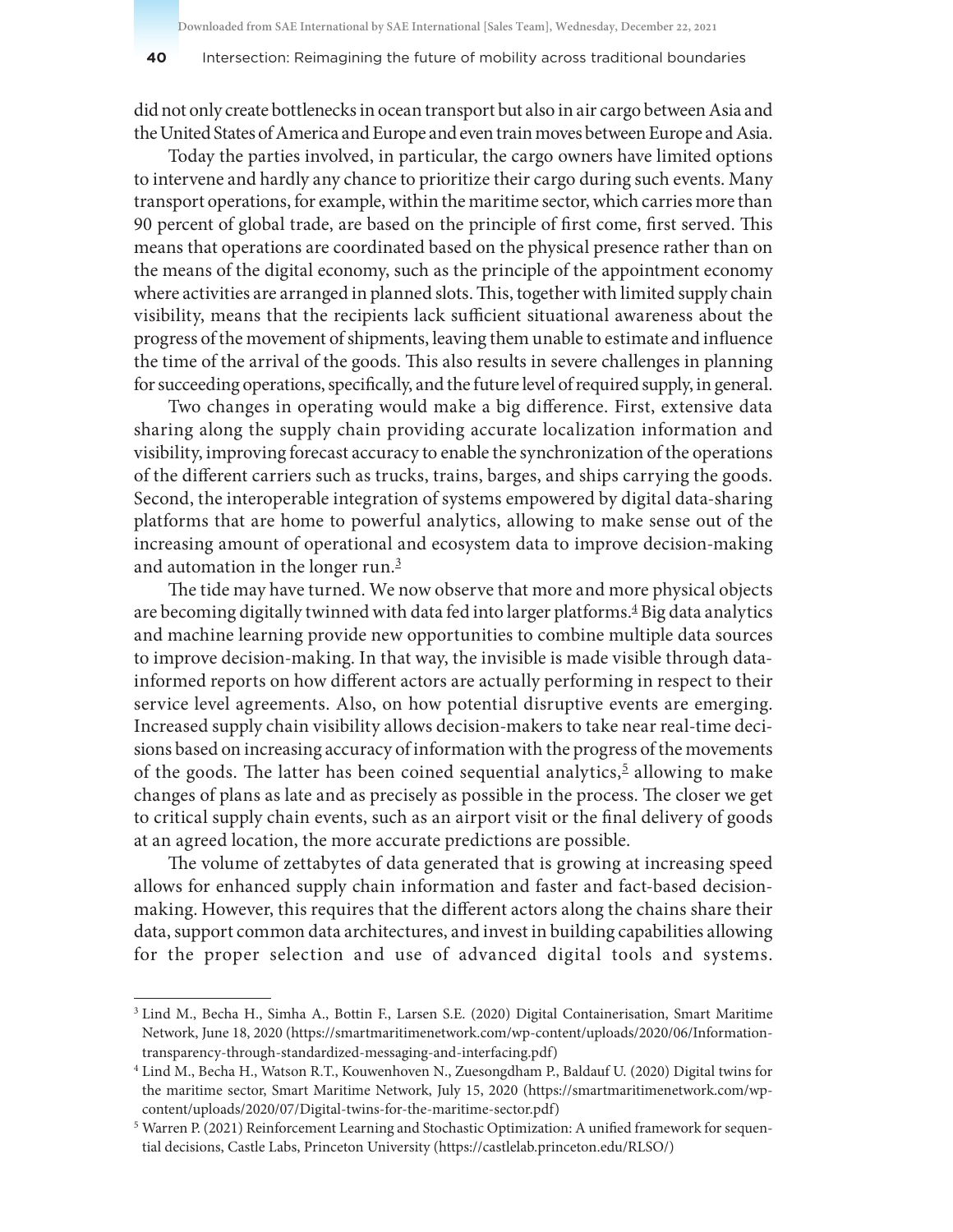Capacity building on global scale will take time. We also need a number of mindset shifts. The value of data does not emerge through holding onto it with the hope to be able to monetize one's own data in isolation and for the individual interests. The value of data unfolds once it is shared. This, particularly in form of efficiency gains through synchronization and integration across supply chain networks (see figure below). Data allows the various players to engage in digitally empowered collaboration to unlock hidden asset productivity (**Figure 11.1**).

**FIGURE 11.1** Maritime Informatics enablers and expected effects. Lind M., Watson R.T., Lehmacher W. (2021) Key steps towards a high performing maritime industry, Container-News, March 27, 2021 (https://container-news.com/key-steps-to-a-highperformance-maritime-industry/) (www.maritimeinformatics.org).

|                                                                     |                                                  | enables                                                                                                   | lead to                                                        | generates                                                  |
|---------------------------------------------------------------------|--------------------------------------------------|-----------------------------------------------------------------------------------------------------------|----------------------------------------------------------------|------------------------------------------------------------|
| ω<br>등<br>ত্ৰ<br>g<br>Wolfga<br>$\overline{\sigma}$<br>ି<br>Courtes | Phase 1:<br>Standardising                        | Phase 2:<br>Data driven decision-making for<br>collaboration and synchronisation                          | Phase 3:<br>Intelligently integrated<br>planning and execution | Phase 4:<br>Capital productivity<br>gains                  |
|                                                                     | 1.<br>Standardisation of<br>digital data sharing | <b>Collaborative Alignment</b><br>3.<br>Synchronised and<br>coordinated operations<br>Empowered decision- | Multimodal integration                                         | 6.<br>Efficiency<br>7.<br>Resilience<br>8.<br>Safety<br>9. |
|                                                                     |                                                  | making                                                                                                    |                                                                | Sustainability                                             |

Standardized digital interfaces and collaborative alignment and processes are essential to allow for the integration of systems and augmented performance among the episodic coupled actors, for example, when a carrier visits a critical node. New knowledge is required to realize the vision. The digital transformation efforts start with raising awareness about benefits and opportunities. Yet about 80% of the ports in the world have not established or are not even planning to build the respective digital capabilities to allow for implementing digital architectures, systems, and applications that would allow them to synchronize port visits and optimize the utilization of infrastructure and resources along the goods value chains. Digitization of the goods mobility ecosystem requires an inclusive approach. If we fail in this respect, 80% of the maritime world will fall further behind.

On an International level, there are efforts made towards establishing digital performance indexes for ports and other types of transport nodes. Such indexes would both drive the digital inclusion for the nodes of the world and provide the foundation for a focused discourse and action plan on building capacity and digital capabilities. Sharing experiences among the different modes of transport would also inform the new thinking across the different goods transport systems.

How can we join forces to drive change across goods mobility systems and practices globally? There are many Wolfgangs and Mikaels out there in the industry that can support the larger goods mobility community in their efforts to raise their level of awareness and understanding around the new possibilities brought about by the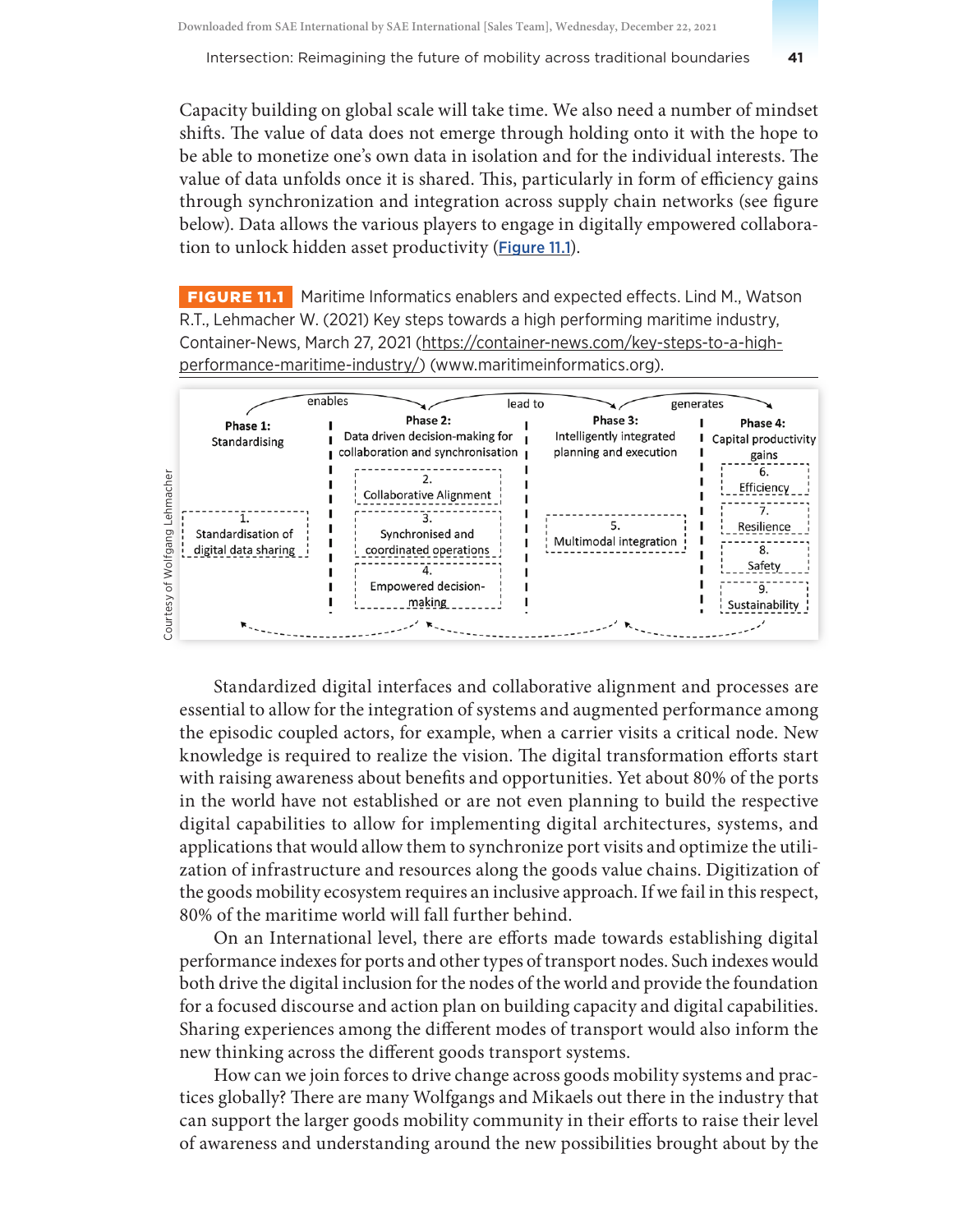digital economy. While the change will result from industry-wide knowledge exchange, as well as collaborative and open innovation, the breakthrough also needs common standards for interactions that are brought into use. Standardization bodies play an important role in the process. But what really counts is large-scale adoption of new technologies and the willingness to reengineer current practices in a way that they make optimal use of the new solutions and possibilities that are emerging. Initially, much of the effort needs to focus on instilling confidence and courage among business leaders and policy makers to pursue the necessary investments and initiatives to build capabilities and establish a truly digital environment as the basis for a new quality of economic growth in the interest of the economy and the common good. One major step towards this goal would be securing that coordination and synchronization within the supply chain is pursued without assets, like trucks and ships, being physically present.

Our aim is a global call for slot management at large<sup>6</sup> to be adopted for the different types of goods mobility systems to ensure the fluidity of the flows of goods. Unchoking the current goods mobility systems and their sustainable expansion requires a radical rethinking of current behaviors, practices, and models. We are convinced that a slot management approach across all nodes and modes allowing for near real-time status and progress updates would significantly increase the fluidity of the flows of goods and improve the use of resources and infrastructure deployed along the chains. We consider the realization of slot management practices as a major step forward for carriers, forwarders, and cargo owners to also raise their influence on supply chain decisions in their own and their customers' interest. Better synchronization and integration will also result in reduced carbon emissions, which would benefit our society and future generations. Building a fluid goods mobility system includes that we avoid paving the cow paths by introducing digitalization just as a means to cement existing inefficient patterns of operations rather than building better systems.<sup>2</sup>

### About Wolfgang Lehmacher

Wolfgang Lehmacher is a global supply chain and technology strategist. He gained over 25 years of industry and leadership experience as an executive and consultant in organizations worldwide. He is advising and actively supporting corporates, asset owners, international organizations, governments, and startups. Wolfgang was Director of Supply Chain and Transport Industries at the World Economic Forum in New York and Geneva, Partner and Managing Director for China and India at CVA in Hong Kong, President and CEO at GeoPost Intercontinental in Paris, and

<sup>6</sup> Lind M., Lehmacher W., Jensen L., Notteboom T., Rydbergh T., White R., Becha H., Rodriguez L., Sand P. (2021) Resolving the ship backlog puzzle in the Suez Canal: Predicting ship transits in capacity-constrained areas, The Smart Maritime Network, April 22, 2021 (https://smartmaritimenetwork. com/2021/04/22/resolving-the-suez-backlog-predicting-ship-transits-in-capacity-constrained-areas/)

<sup>7</sup> Lind M., Becha H., Simha A., Larsen S.E., Ben-Amram E., Marchand D. (2020) The maritime ecosystem needs ecosystem innovation to avoid "paving the cow paths", The Maritime Executive, December 12, 2020 (https://www.maritime-executive.com/editorials/maritime-ecosystem-needs-innovation-to-avoid-paving-the-cow)